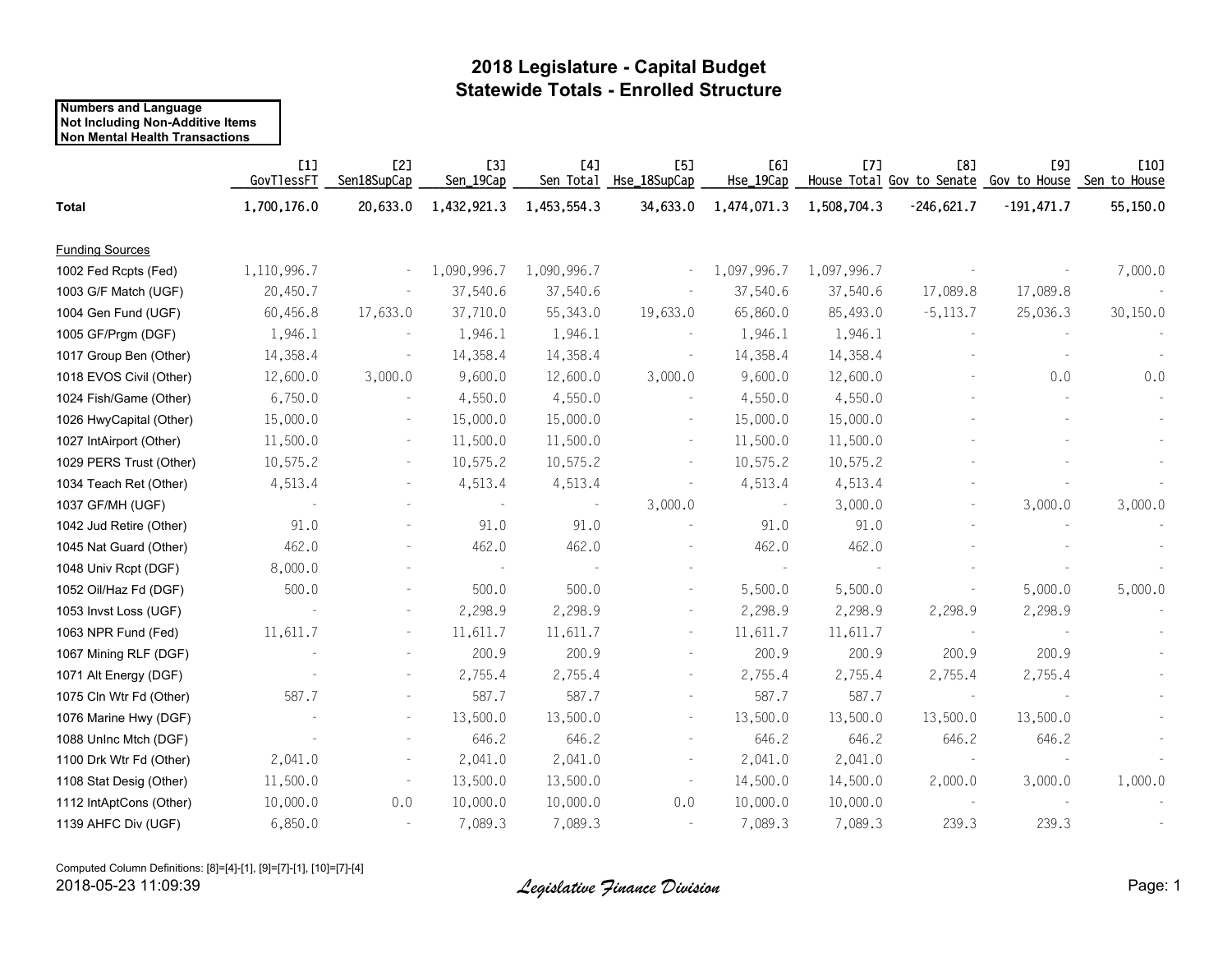## **2018 Legislature - Capital Budget Statewide Totals - Enrolled Structure**

#### **Numbers and Language Not Including Non-Additive Items Non Mental Health Transactions**

|                                    | [1]<br>GovTlessFT | <b>[2]</b><br>Sen18SupCap | <b>[3]</b><br>Sen_19Cap | [4]<br>Sen Total | [5]<br>Hse_18SupCap      | E6<br>Hse_19Cap | [7]         | E81<br>House Total Gov to Senate | <b>[9]</b><br>Gov to House | [10]<br>Sen to House |
|------------------------------------|-------------------|---------------------------|-------------------------|------------------|--------------------------|-----------------|-------------|----------------------------------|----------------------------|----------------------|
| <b>Funding Sources (continued)</b> |                   |                           |                         |                  |                          |                 |             |                                  |                            |                      |
| 1140 AIDEA Div (UGF)               | 4,792.0           |                           | 4,792.0                 | 4,792.0          |                          | 4,792.0         | 4,792.0     |                                  |                            |                      |
| 1147 PublicBldg (Other)            | 4,950.0           |                           | 4,950.0                 | 4,950.0          |                          | 4,950.0         | 4,950.0     |                                  |                            |                      |
| 1169 PCE Endow (DGF)               | 11,000.0          | $\sim$                    | 11,000.0                | 11,000.0         | $\overline{\phantom{a}}$ | 11,000.0        | 11,000.0    |                                  |                            |                      |
| 1173 GF MisEarn (UGF)              |                   |                           | 231.8                   | 231.8            |                          | 231.8           | 231.8       | 231.8                            | 231.8                      |                      |
| 1185 Elect Fund (Other)            | 3,150.0           |                           | 4,800.0                 | 4,800.0          |                          | 4,800.0         | 4,800.0     |                                  |                            |                      |
| 1190 Adak Air (Fed)                | 52.0              |                           |                         |                  |                          | $\sim$          |             |                                  |                            |                      |
| 1195 Snow Rcpts (DGF)              | 250.0             |                           | 250.0                   | 250.0            |                          | 250.0           | 250.0       |                                  |                            |                      |
| 1197 AK Cap Fnd (UGF)              | 42,000.0          | 0.0                       | 42,000.0                | 42,000.0         | 0.0                      | 42,000.0        | 42,000.0    | 0.0                              | 0.0                        |                      |
| 1200 VehRntlTax (DGF)              |                   |                           | 2,000.0                 | 2,000.0          |                          | 2,000.0         | 2,000.0     | 2,000.0                          | 2,000.0                    |                      |
| 1206 CVP Tax (Other)               | 400.0             |                           | 4,505.0                 | 4,505.0          |                          | 4,505.0         | 4,505.0     | 4,105.0                          | 4,105.0                    |                      |
| 1210 Ren Energy (DGF)              | 11,000.0          | $\overline{\phantom{a}}$  | 11,000.0                | 11,000.0         | $\overline{\phantom{a}}$ | 11,000.0        | 11,000.0    |                                  |                            |                      |
| 1213 AHCC (UGF)                    | 21,791.3          | $\sim$                    | 21,812.1                | 21,812.1         | $\overline{\phantom{a}}$ | 21,812.1        | 21,812.1    | 20.8                             | 20.8                       |                      |
| 1223 CharterRLF (DGF)              |                   |                           | 2,000.0                 | 2,000.0          | $\overline{\phantom{m}}$ | 2,000.0         | 2,000.0     | 2,000.0                          | 2,000.0                    |                      |
| 1234 LicPlates (DGF)               |                   |                           | 6.0                     | 6.0              |                          | 6.0             | 6.0         | 6.0                              | 6.0                        |                      |
| 1248 ACHI Fund (DGF)               |                   |                           | 20,000.0                | 20,000.0         | 9,000.0                  | 20,000.0        | 29,000.0    | 20,000.0                         | 29,000.0                   | 9,000.0              |
| 1250 UGF Rev (UGF)                 | 280,000.0         |                           |                         |                  |                          |                 |             |                                  |                            |                      |
| <b>Funding Summary</b>             |                   |                           |                         |                  |                          |                 |             |                                  |                            |                      |
| Unrestricted General (UGF)         | 436,340.8         | 17,633.0                  | 153,474.6               | 171, 107.6       | 22,633.0                 | 181,624.6       | 204, 257.6  | $-265, 233.2$                    | $-232,083.1$               | 33,150.0             |
| Designated General (DGF)           | 32,696.1          |                           | 65,804.6                | 65,804.6         | 9,000.0                  | 70,804.6        | 79,804.6    | 33,108.5                         | 47,108.5                   | 14,000.0             |
| Other State Funds (Other)          | 108,478.7         | 3,000.0                   | 111,033.7               | 114,033.7        | 3,000.0                  | 112,033.7       | 115,033.7   | 5,555.0                          | 6,555.0                    | 1,000.0              |
| Federal Receipts (Fed)             | 1,122,660.4       |                           | 1,102,608.4             | 1,102,608.4      |                          | 1,109,608.4     | 1,109,608.4 |                                  |                            | 7,000.0              |